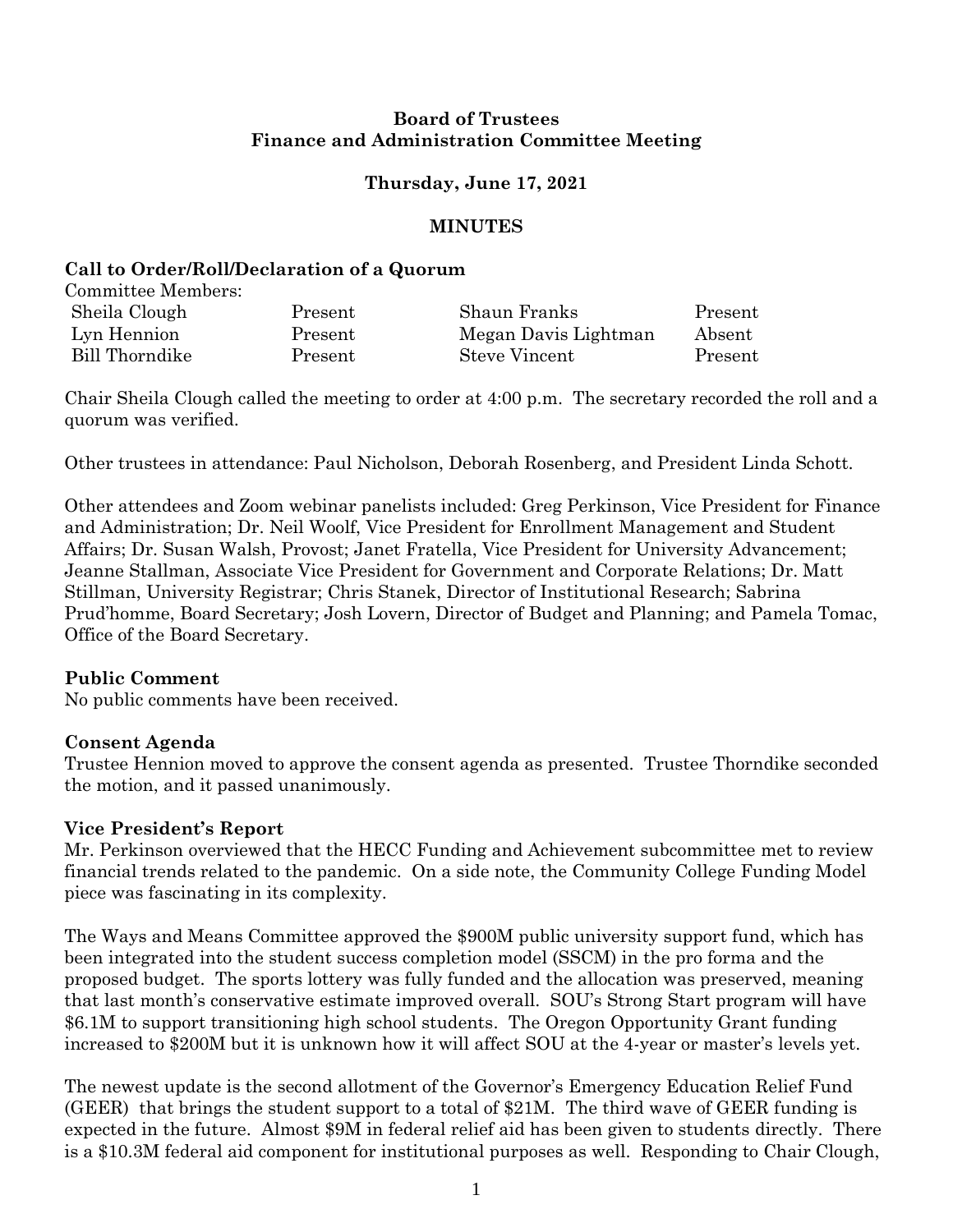Mr. Perkinson confirmed that these are treated like grant funds and there will be no payback required. Additionally, for each funding source, the timeline and key milestones for SOU's portions, such as drawdown and next steps, will begin in mid to late July, followed by an allocation and execution strategy to be completed in August.

### SOU Excess Properties Update

President Schott hosted a webinar to share the recommendations of the task force with the community. Mr. Perkinson mentioned a deep appreciation for the task force: David Wright, Laz Ayala, Board Chair Nicholson, Trustees Vincent and Thalden, Cynthia Ferrendelli, Noah Hurley, and Staci Buchwald who made a great team. The task force ended with two objectives: generate funds (which could tie to a reserve strategy), and help address Ashland's housing shortage. In the meeting materials for the full board, the granular report of the task force appears. Responding to Trustee Hennion, President Schott replied that the map shows properties with red outlines which are under consideration to be sold, properties with green outlines are under consideration to be kept, and properties with grey outlines are under consideration for future development.

The recommendations will occur in two phases based on the initial vision and community feedback. Phase one will be to sell single-family homes adjacent to the residential zoning; consider using a portion of revenue to raze dilapidated houses on Walker St; and study the possibility of developing multifamily housing on Henry St. through a partnership with a private entity. Phase Two will be to integrate additional discussion of properties into the revision of the University Master Plan.

Responding to Trustee Vincent, Mr. Perkinson said the results from the community webinar were as expected: overall there was positive and constructive feedback from the city with a better understanding of how to work with the city. There were a few community comments about not fixing up homes or not using them to support fire victims. Board Chair Nicholson added that it was a fantastic process, and the staff working on the task force were terrific. Dave Wright was exceptional, adding substance and detail to the process. The starting point was President Schott's idea to use properties to fund reserves, then the housing shortage was talked about in the webinar which underscored the immense importance of that goal. President Schott added that it has been an evolving conversation. This task force was started, the fires came, and the invisible housing crisis was felt for faculty and staff; people migrate to college towns where the quality of life is high but it inflates the cost of housing and makes it less accessible for employees. Chair Clough participated in the webinar and felt everyone did an amazing job being concise about the message and offering up opportunities for discussions.

# **Action, Information and Discussion Items**

# Board Statement on Managing Fund Reserves

Chair Clough introduced this item by reminding the committee about the strong support received for this concept in the last meeting, with robust comments and suggestions that clearly tie into the updated document. No action is due at this time; the committee is continuing the dialogue to shape the document and concept. Vice President Perkinson added that the goal is to get support to operationalize this plan, which also will support Josh Lovern as he establishes the SOU Budget Committee and guides those activities.

Summarizing reserves, Mr. Lovern explained the graphic of a fountain showing revenue streams at the top that help fill the central reserves below, which are at a 15 percent target for both revenueproducing areas and indirect support areas such as the budget. As those areas fill, the operational reserves will build, and once the target greater than 10 percent is met, the ability to carry forward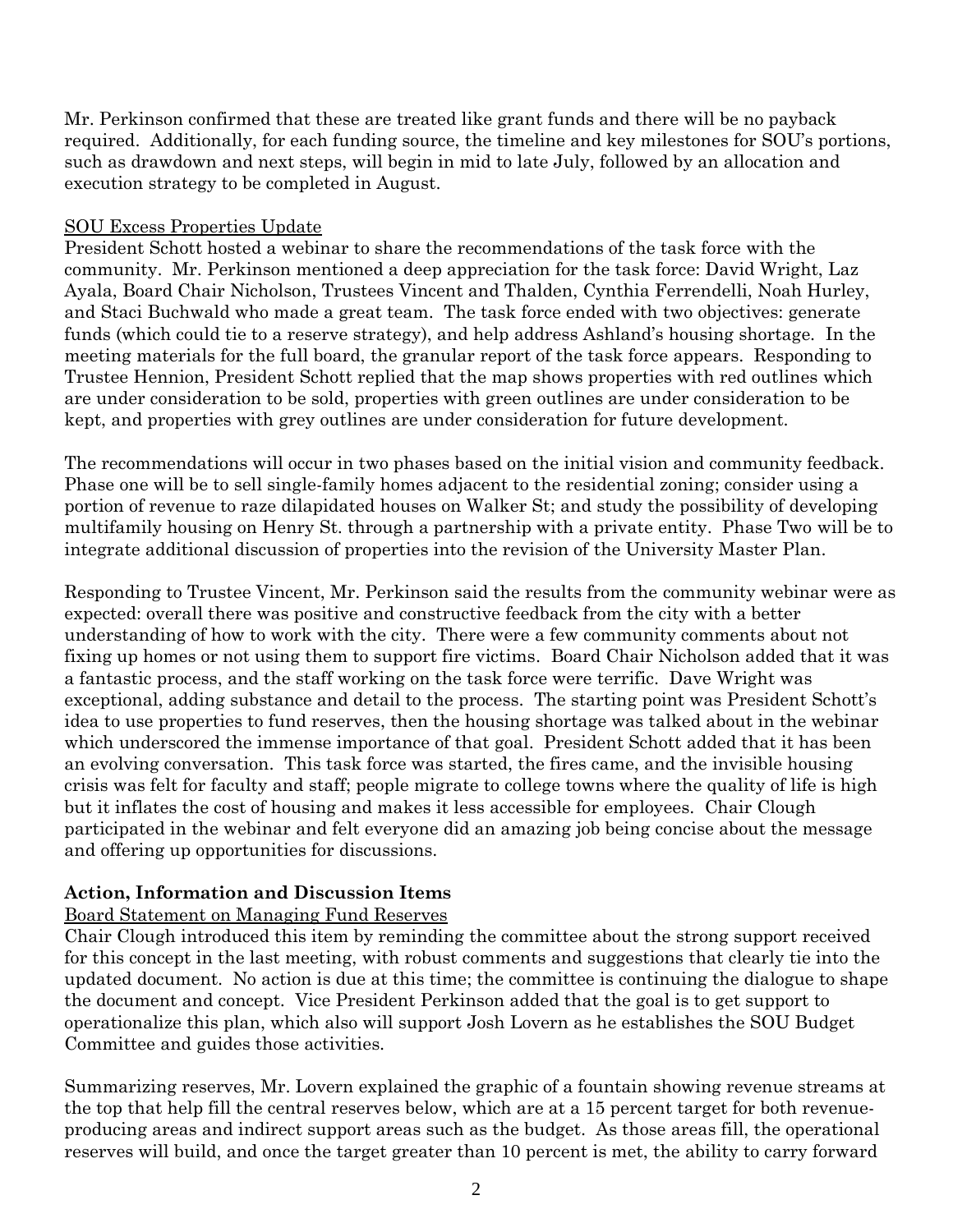funds for strategic purposes will be attained. Trustee Hennion noted that a 15 percent key performance indicator to meet 3 months of salaries is better than where SOU has been and is aspirational, but it should be even higher than that.

Responding to Board Chair Nicholson, Mr. Perkinson said the central reserves were modeled after Portland State University and they afford different levels of discretion regarding how assets are shepherded with a role for the president and vice presidents. Mr. Lovern added that because areas are revenue-generating, those reserves are expected to fill up fairly quickly. The indirect areas come from cost savings or reductions, and once the 20 percent operational reserve target is met, the indirect areas can slowly fill up as it takes more time to generate savings.

Answering Trustee Franks, Mr. Perkinson said the thought is that it will take a year to develop the process and procedure on management, but the \$10.3M of federal aid can be used to seed the fund. As the allocation of the aid is studied and the different reserves reestablished, the challenge will be how to address the legacy structural deficit which would erode the reserve as soon as it is filled. Mr. Perkinson described the budget as an austerity budget having about a year to recoil and develop the structure to complete the work ahead.

Trustee Thorndike mentioned that there once was not a lot of trust in the numbers, but now the resources can be traced allowing confidence in them. Trustee Thorndike applauds what has been done, but feels the HECC and legislature will also need to recognize that this has created a stable platform to provide services.

Chair Clough stated that as this complex plan is operationalized, the more simplified it is, people will see that there is transparency and nothing is hidden. Responding to Chair Clough, Mr. Perkinson said the Budget Committee is a legacy construct that ties to the faculty by-laws; they are re-envisioning the new Budget Committee that will be led by Mr. Lovern and will have stakeholders from across the campus. Mr. Lovern said the reserves are a target structure for that committee to meet, allowing an early framework for deciding on procedures for revenue sources and uses.

Board Chair Nicholson appreciated the cascading fountain visual but would like more information on how those reserves have been built up, and where the operational reserve funds come from—the obvious would be from bequests, the sale of excess land or homes, or perhaps a year in which revenue is a net gain, but wanted to know what other ways could the operational reserves be filled up, and would there be value in writing this into the policy statement? Mr Lovern believed that including various scenarios into the policy statement would serve well as a broad statement authorizing the creation of these reserve buckets. Additionally, there already is a paragraph in the statement saying that the board may state if certain funds should be allocated in the reserves in a particular way that provides additional information.

#### Fall 2021 Enrollment Forecast

Dr. Woolf said that the national picture shows a declining trend. As fewer people are entering college at this time, it is not a healthy environment for higher education.

Looking at Monday's data on total confirmed new freshmen, the numbers are behind similar to last year at this time, by 43 students. While in-state shows an increase in new freshmen, the Western Undergraduate Exchange change of -57 supports the overall decline, mostly due to California instate college affordability. The fall snapshot for transfers was down 8 percent, though Dr. Woolf expected worse because RCC is lower overall; the in-state count is down by only 5 percent. In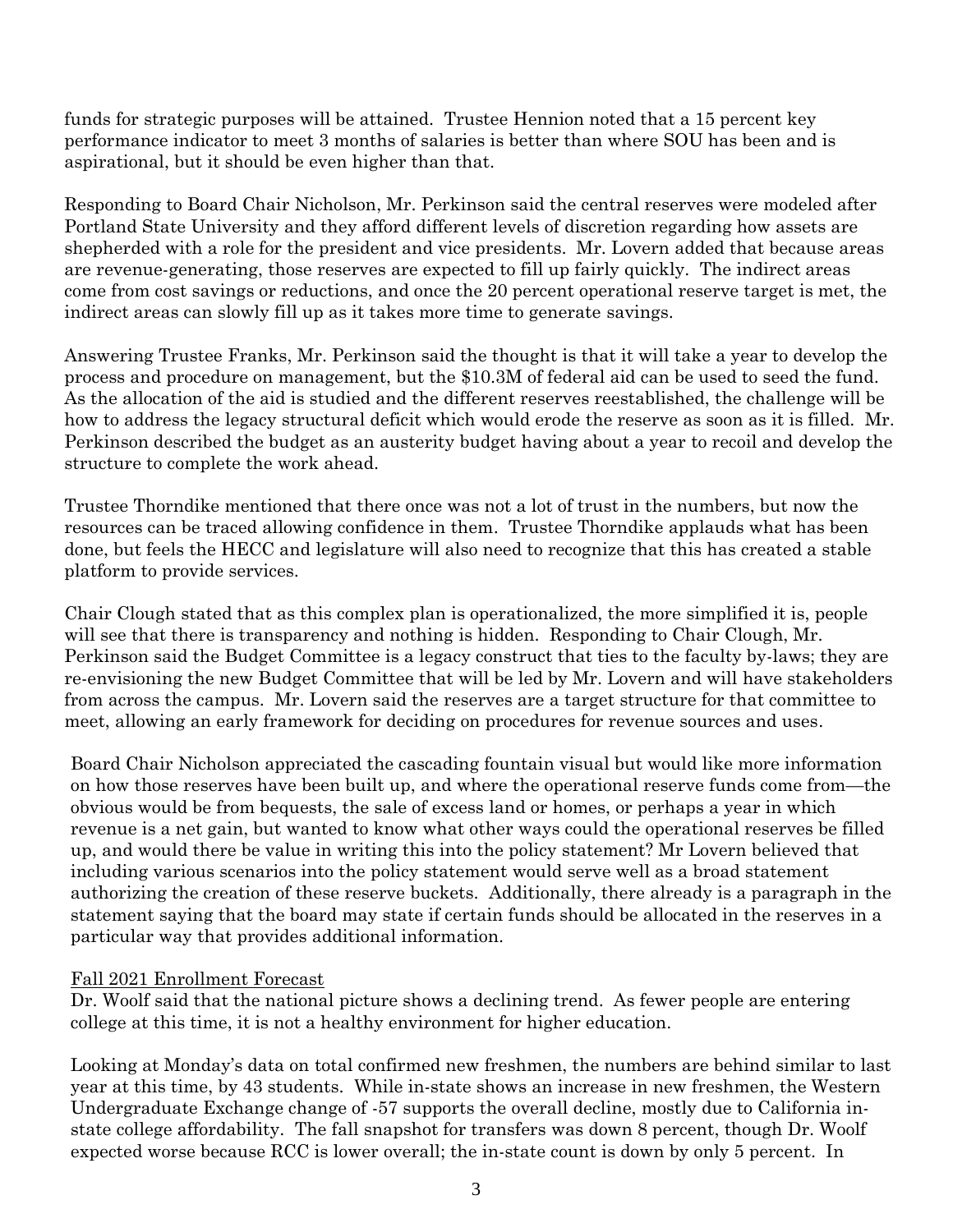review, adding new and transferred freshmen together puts the headcount down by 64 students though ahead by the in-state numbers. The international headcount is expected to increase as the Kings agreement is operationalized.

Local factors contributing to the lower headcount were the fires that significantly impacted with a 43 full-time equivalent loss; Medford School District has noted only 67 percent of students are on track to graduate at this time. Regional factors include no tuition increases in California's university systems coupled with significant investment to support their in-state students in additional ways; the travel bans that hurt recruitment efforts; and the University of Oregon, Oregon State, and Portland State Universities are admitting more students. On the positive side, the new freshman headcount is ahead by 6.5 percent; the count of new Oregon students is ahead; and graduate enrollment is growing. The melt rate is likely to improve, as a more normal rate is anticipated once again.

The "15-weeks from the start of term" headcount is behind compared to last year by about 5.6 percent. The spring headcount was flat, although FTE was down because students do not enjoy attending online or remotely, signifying that fewer classes were taken. Looking at all students by race/ethnicity, some bright spots to note are that the American Indian/Alaska Native, Asian, and Black/African American numbers are up. The total students-of-color headcount was down 18 students, culminating in a -3 percent change from last year. Mr. Perkinson said the main takeaway is that the modeling for the budget is now down 5 percent instead of 3 percent based on these combined numbers.

Responding to Trustee Hennion, Dr. Stillman explained that in the SSCM model, money is gained as degrees are produced and money is gained for credit hours. If a non-admit student is an Oregon resident, SOU gets funding for the student credit hours the same as a degree-seeking student, but the university will not receive the other side of the funding which is for the degree component.

Trustee Thorndike noted that the reality is Oregon is sandwiched between two states doing a superb job right now, as Washington residents get full tuition to go to university plus California is offering students many incentives as well. Dr. Woolf added that another challenge, as the disparity in resident costs grow in Washington and California, it is now becoming easier for them to take Oregon students as well.

# Student Success and Completions Model Update

Mr. Perkinson informed everyone that President Schott organized an SSCM work group through the presidential task force to review how the model could perform better based on changes in the model. Mr. Perkinson reminded the committee how the money from the public university supports funding flows with a 49/51 split over the biennium, reviewing mission support with the four major areas of base funding, research support, regional access, and public service. The funding allocation has mission support coming off the top, with a remaining split 60/40 by rule for the outcomes and activities components. A sample calculation was made for how values are derived by cost weights applied for each level/discipline combination for the activity support portion. The area of study bonus is now additive, which helps SOU greatly, and targeted populations are additive as well, which has a positive effect on SOU.

Mr. Perkinson agreed with Trustee Vincent that the weighting is disadvantageous to universities that have been disallowed doctoral programs. President Schott added that it is more expensive to run doctoral programs due to the higher professor-to-student ratio and equipment necessary for research doctorates. Now, SOU may be able to offer a professional doctorate. Dr. Stillman noted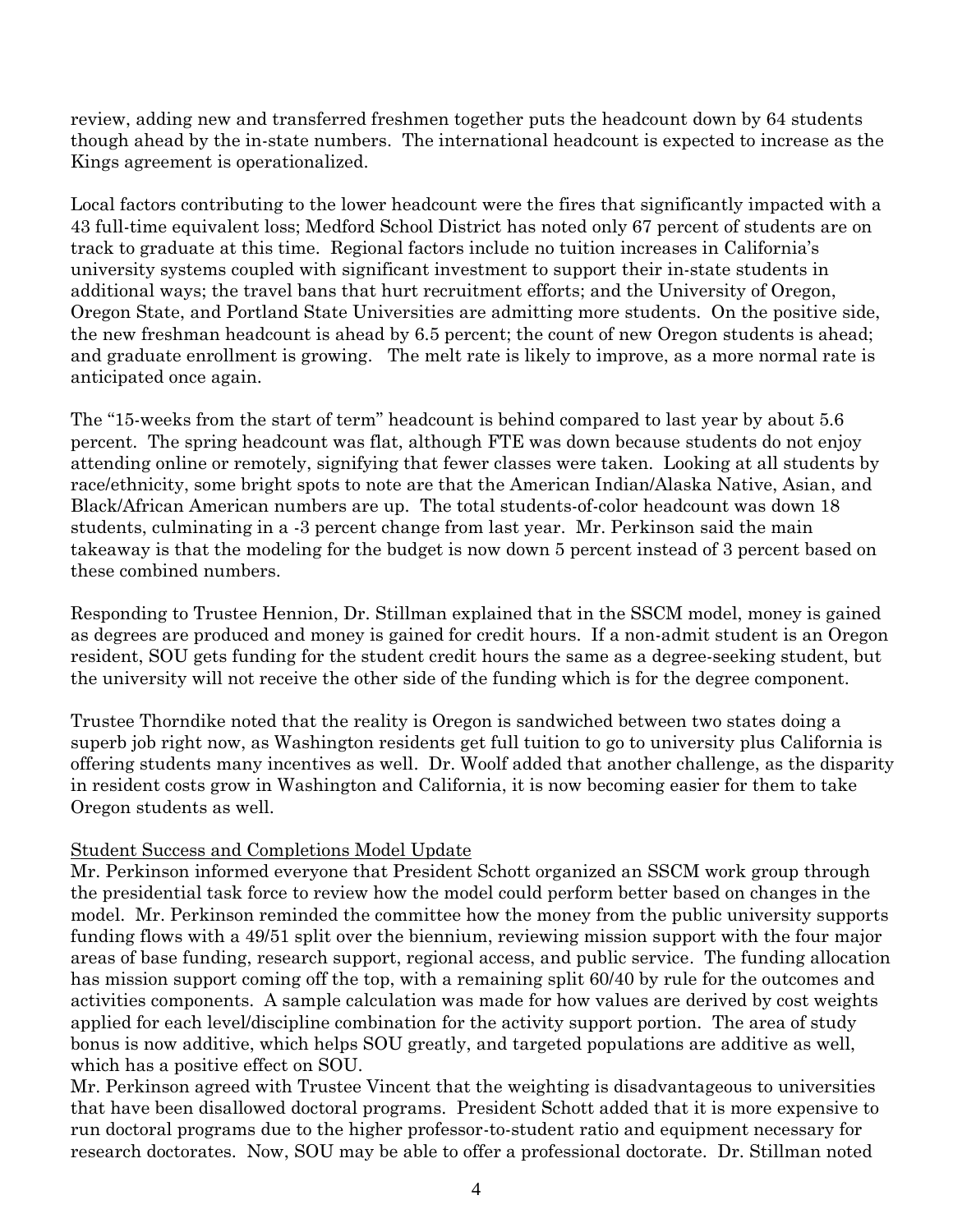via chat, that doctoral students receive funding in the SSCM even if they are not Oregonians.

The summary of the SSCM working group showed initiatives were developed and presented to the president and vice presidents for a "vector check." The next steps include consolidating initiatives and presenting them to Academic Affairs Division Directors; developing a training and education program reinforcing that retention and completion are critical; conducting cross-checks on instructional codes; and continuing to recruit targeted populations with fully-engaged student services to ensure their success.

### Fiscal Year 2021-2022 Budget (Action)

President Schott reflected on what occurred a year ago, the pandemic hit, the state economy was disrupted, and HECC warned that higher education funding might be cut significantly. Taking those thoughts into consideration, this budget should be viewed with gratitude for sacrifices made on campus this year allowing for cost savings, and for the actions taken by the federal and state governments to make possible the most challenging year she has seen in 36 years of higher education. Without those two things, there would have been a deficit, and the ending fund balance would not have grown through an enrollment downturn.

Mr. Perkinson reviewed the basic assumptions which were not much different from last month. Mr. Lovern said that one change is the breakout of transfers, which was provided in the consent agenda. In the Education and General (E&G) budget, the 2.25 percent increase in Supplies and Services (S&S) addressed an influx in expenses of general operations due to an inflationary environment. Related to labor cost controls, Mr. Perkinson added the unclassified administrator increases have been held at 0 percent for the last 2.5 years so President Schott approved a 3 percent cost of living adjustment. Regarding the structural deficit, the data will highlight the nature of that within each fund.

Mr. Lovern shared that one change in the auxiliaries' assumptions is lottery support greater than expected. Labor increases appear magnified due to furloughs and the hiring freeze, S&S increases are due to: travel and equipment replacement cycles; athletics returning to normal sports operations; and cost escalations for health and safety reasons. The housing losses are magnified by the pandemic with support becoming necessary from the federal relief acts. Mr. Perkinson later added that the main note on the auxiliaries is that housing took significant losses last year so the \$2.6M in federal relief is a reasonable value to shore up expenses on that line.

Designated operations has no major changes from last month as the labor increases appear magnified due to furloughs and the hiring freeze. The S&S line is scaling back as some programs have reduced need and the budget is largely stable with some concern around revenue generation coming out of the pandemic, which will require careful monitoring.

In budgeted operations, Mr. Lovern presented a thorough review of the various budget categories, explaining where each hit and why. The highlighted figure of \$70M is the requested target for the expense budget as it is not yet known exactly what to expect from federal relief.

Responding to Chair Clough, Mr. Perkinson highlighted the budget summary pointing out that the final page denotes the actual proposed recommended budget requested for approval, which is approximately \$90.6M, inclusive of education and general (budgeted operations) in the sum of \$70M, an auxiliaries budget in the sum of \$15M, and designated operations in the sum of \$5M.